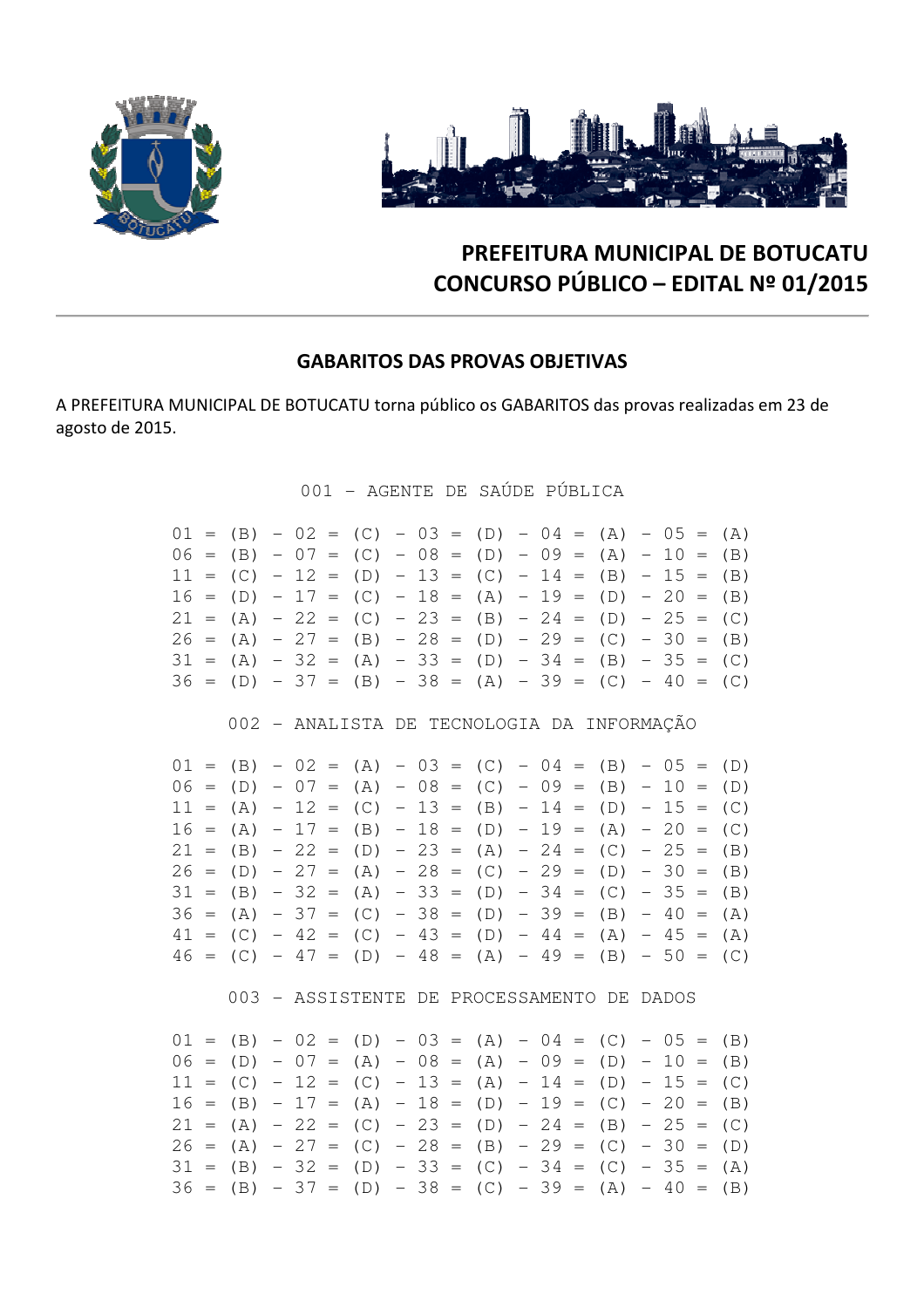## 004 - ASSISTENTE TÉCNICO DE TRÂNSITO

|  |  |  | $01 = (B) - 02 = (C) - 03 = (D) - 04 = (B) - 05 = (C)$ |  |  |  |  |  |  |
|--|--|--|--------------------------------------------------------|--|--|--|--|--|--|
|  |  |  | $06 = (A) - 07 = (B) - 08 = (D) - 09 = (B) - 10 = (C)$ |  |  |  |  |  |  |
|  |  |  | $11 = (A) - 12 = (D) - 13 = (B) - 14 = (A) - 15 = (C)$ |  |  |  |  |  |  |
|  |  |  | $16 = (B) - 17 = (D) - 18 = (A) - 19 = (C) - 20 = (B)$ |  |  |  |  |  |  |
|  |  |  | $21 = (C) - 22 = (D) - 23 = (A) - 24 = (A) - 25 = (D)$ |  |  |  |  |  |  |
|  |  |  | $26 = (B) - 27 = (C) - 28 = (A) - 29 = (D) - 30 = (B)$ |  |  |  |  |  |  |
|  |  |  | $31 = (C) - 32 = (A) - 33 = (B) - 34 = (D) - 35 = (C)$ |  |  |  |  |  |  |
|  |  |  | $36 = (A) - 37 = (B) - 38 = (D) - 39 = (C) - 40 = (C)$ |  |  |  |  |  |  |
|  |  |  | $41 = (D) - 42 = (A) - 43 = (A) - 44 = (C) - 45 = (B)$ |  |  |  |  |  |  |
|  |  |  | $46 = (D) - 47 = (A) - 48 = (C) - 49 = (D) - 50 = (B)$ |  |  |  |  |  |  |

### 005 - AUXILIAR ADMINISTRATIVO

|  |  |  |  |  |  |  | $01 = (C) - 02 = (B) - 03 = (A) - 04 = (D) - 05 = (C)$ |  |  |
|--|--|--|--|--|--|--|--------------------------------------------------------|--|--|
|  |  |  |  |  |  |  | $06 = (C) - 07 = (B) - 08 = (A) - 09 = (D) - 10 = (C)$ |  |  |
|  |  |  |  |  |  |  | $11 = (B) - 12 = (A) - 13 = (D) - 14 = (C) - 15 = (B)$ |  |  |
|  |  |  |  |  |  |  | $16 = (D) - 17 = (A) - 18 = (B) - 19 = (C) - 20 = (A)$ |  |  |
|  |  |  |  |  |  |  | $21 = (D) - 22 = (B) - 23 = (C) - 24 = (A) - 25 = (D)$ |  |  |
|  |  |  |  |  |  |  | $26 = (B) - 27 = (C) - 28 = (A) - 29 = (B) - 30 = (B)$ |  |  |
|  |  |  |  |  |  |  | $31 = (D) - 32 = (C) - 33 = (A) - 34 = (B) - 35 = (D)$ |  |  |
|  |  |  |  |  |  |  | $36 = (C) - 37 = (A) - 38 = (B) - 39 = (D) - 40 = (C)$ |  |  |

### 006 - AUXILIAR DE CONSULTÓRIO DENTÁRIO

|  |  |  |  |  |  |  | $01 = (B) - 02 = (D) - 03 = (B) - 04 = (C) - 05 = (A)$ |  |  |
|--|--|--|--|--|--|--|--------------------------------------------------------|--|--|
|  |  |  |  |  |  |  | $06 = (A) - 07 = (D) - 08 = (B) - 09 = (C) - 10 = (A)$ |  |  |
|  |  |  |  |  |  |  | $11 = (D) - 12 = (B) - 13 = (C) - 14 = (A) - 15 = (D)$ |  |  |
|  |  |  |  |  |  |  | $16 = (B) - 17 = (C) - 18 = (A) - 19 = (D) - 20 = (B)$ |  |  |
|  |  |  |  |  |  |  | $21 = (C) - 22 = (A) - 23 = (D) - 24 = (B) - 25 = (C)$ |  |  |
|  |  |  |  |  |  |  | $26 = (A) - 27 = (B) - 28 = (D) - 29 = (C) - 30 = (A)$ |  |  |
|  |  |  |  |  |  |  | $31 = (A) - 32 = (B) - 33 = (C) - 34 = (D) - 35 = (A)$ |  |  |
|  |  |  |  |  |  |  | $36 = (B) - 37 = (D) - 38 = (C) - 39 = (A) - 40 = (B)$ |  |  |

### 007 - AUXILIAR DE COVEIRO

|  |  |  |  |  |  |  | $01 = (D) - 02 = (C) - 03 = (D) - 04 = (A) - 05 = (B)$ |  |  |
|--|--|--|--|--|--|--|--------------------------------------------------------|--|--|
|  |  |  |  |  |  |  | $06 = (B) - 07 = (C) - 08 = (D) - 09 = (A) - 10 = (B)$ |  |  |
|  |  |  |  |  |  |  | $11 = (C) - 12 = (D) - 13 = (A) - 14 = (C) - 15 = (B)$ |  |  |
|  |  |  |  |  |  |  | $16 = (D) - 17 = (A) - 18 = (C) - 19 = (B) - 20 = (D)$ |  |  |
|  |  |  |  |  |  |  | $21 = (A) - 22 = (C) - 23 = (B) - 24 = (D) - 25 = (A)$ |  |  |

### 008 - AUXILIAR DE ENFERMAGEM

|  |  |  | $01 = (D) - 02 = (A) - 03 = (B) - 04 = (C) - 05 = (B)$ |  |  |  |  |  |  |
|--|--|--|--------------------------------------------------------|--|--|--|--|--|--|
|  |  |  | $06 = (D) - 07 = (A) - 08 = (C) - 09 = (C) - 10 = (B)$ |  |  |  |  |  |  |
|  |  |  | $11 = (D) - 12 = (A) - 13 = (D) - 14 = (B) - 15 = (C)$ |  |  |  |  |  |  |
|  |  |  | $16 = (A) - 17 = (D) - 18 = (D) - 19 = (C) - 20 = (B)$ |  |  |  |  |  |  |
|  |  |  | $21 = (D) - 22 = (A) - 23 = (A) - 24 = (C) - 25 = (B)$ |  |  |  |  |  |  |
|  |  |  | $26 = (D) - 27 = (A) - 28 = (C) - 29 = (D) - 30 = (B)$ |  |  |  |  |  |  |
|  |  |  | $31 = (A) - 32 = (B) - 33 = (A) - 34 = (C) - 35 = (D)$ |  |  |  |  |  |  |
|  |  |  | $36 = (A) - 37 = (C) - 38 = (B) - 39 = (D) - 40 = (B)$ |  |  |  |  |  |  |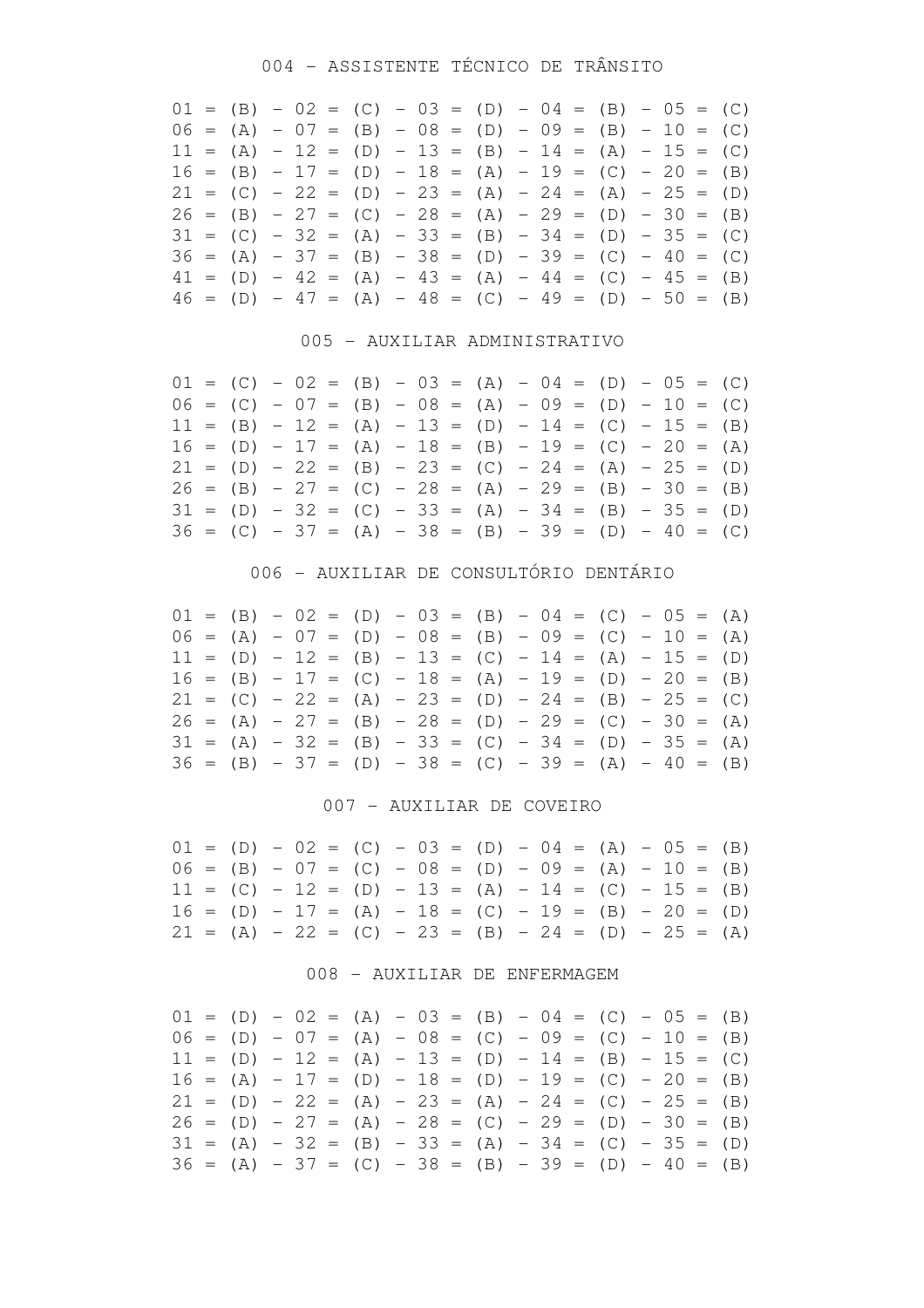|  |  |  |  |  |  |  | $01 = (B) - 02 = (A) - 03 = (C) - 04 = (B) - 05 = (B)$ |  |  |
|--|--|--|--|--|--|--|--------------------------------------------------------|--|--|
|  |  |  |  |  |  |  | $06 = (A) - 07 = (C) - 08 = (B) - 09 = (A) - 10 = (D)$ |  |  |
|  |  |  |  |  |  |  | $11 = (C) - 12 = (A) - 13 = (B) - 14 = (C) - 15 = (C)$ |  |  |
|  |  |  |  |  |  |  | $16 = (D) - 17 = (B) - 18 = (A) - 19 = (C) - 20 = (B)$ |  |  |
|  |  |  |  |  |  |  | $21 = (D) - 22 = (A) - 23 = (C) - 24 = (D) - 25 = (B)$ |  |  |
|  |  |  |  |  |  |  | $26 = (A) - 27 = (D) - 28 = (A) - 29 = (C) - 30 = (B)$ |  |  |
|  |  |  |  |  |  |  | $31 = (D) - 32 = (A) - 33 = (C) - 34 = (D) - 35 = (C)$ |  |  |
|  |  |  |  |  |  |  | $36 = (C) - 37 = (B) - 38 = (A) - 39 = (C) - 40 = (D)$ |  |  |
|  |  |  |  |  |  |  | $41 = (B) - 42 = (C) - 43 = (D) - 44 = (A) - 45 = (C)$ |  |  |
|  |  |  |  |  |  |  | $46 = (D) - 47 = (A) - 48 = (B) - 49 = (D) - 50 = (A)$ |  |  |

### 010 - CUIDADOR

|  |  |  |  |  |  |  | $01 = (D) - 02 = (C) - 03 = (B) - 04 = (A) - 05 = (A)$ |  |  |
|--|--|--|--|--|--|--|--------------------------------------------------------|--|--|
|  |  |  |  |  |  |  | $06 = (D) - 07 = (B) - 08 = (C) - 09 = (B) - 10 = (A)$ |  |  |
|  |  |  |  |  |  |  | $11 = (D) - 12 = (B) - 13 = (C) - 14 = (D) - 15 = (D)$ |  |  |
|  |  |  |  |  |  |  | $16 = (A) - 17 = (C) - 18 = (B) - 19 = (D) - 20 = (A)$ |  |  |
|  |  |  |  |  |  |  | $21 = (C) - 22 = (B) - 23 = (D) - 24 = (A) - 25 = (C)$ |  |  |
|  |  |  |  |  |  |  | $26 = (B) - 27 = (A) - 28 = (C) - 29 = (D) - 30 = (A)$ |  |  |
|  |  |  |  |  |  |  | $31 = (B) - 32 = (C) - 33 = (D) - 34 = (B) - 35 = (A)$ |  |  |
|  |  |  |  |  |  |  | $36 = (A) - 37 = (C) - 38 = (D) - 39 = (B) - 40 = (C)$ |  |  |

## 011 - DESENHISTA

|  |  |  |  |  |  |  | $01 = (C) - 02 = (D) - 03 = (A) - 04 = (B) - 05 = (D)$ |  |  |
|--|--|--|--|--|--|--|--------------------------------------------------------|--|--|
|  |  |  |  |  |  |  | $06 = (C) - 07 = (A) - 08 = (C) - 09 = (D) - 10 = (A)$ |  |  |
|  |  |  |  |  |  |  | $11 = (B) - 12 = (C) - 13 = (A) - 14 = (C) - 15 = (B)$ |  |  |
|  |  |  |  |  |  |  | $16 = (D) - 17 = (A) - 18 = (C) - 19 = (B) - 20 = (D)$ |  |  |
|  |  |  |  |  |  |  | $21 = (A) - 22 = (A) - 23 = (D) - 24 = (B) - 25 = (C)$ |  |  |
|  |  |  |  |  |  |  | $26 = (D) - 27 = (A) - 28 = (C) - 29 = (B) - 30 = (C)$ |  |  |
|  |  |  |  |  |  |  | $31 = (D) - 32 = (C) - 33 = (A) - 34 = (B) - 35 = (D)$ |  |  |
|  |  |  |  |  |  |  | $36 = (B) - 37 = (C) - 38 = (A) - 39 = (D) - 40 = (D)$ |  |  |

### 012 - ENGENHEIRO AGRIMENSOR

|  |  |  |  |  |  |  | $01 = (D) - 02 = (C) - 03 = (B) - 04 = (C) - 05 = (A)$ |  |  |
|--|--|--|--|--|--|--|--------------------------------------------------------|--|--|
|  |  |  |  |  |  |  | $06 = (D) - 07 = (B) - 08 = (B) - 09 = (C) - 10 = (A)$ |  |  |
|  |  |  |  |  |  |  | $11 = (D) - 12 = (D) - 13 = (C) - 14 = (B) - 15 = (A)$ |  |  |
|  |  |  |  |  |  |  | $16 = (D) - 17 = (C) - 18 = (B) - 19 = (A) - 20 = (C)$ |  |  |
|  |  |  |  |  |  |  | $21 = (D) - 22 = (B) - 23 = (C) - 24 = (B) - 25 = (A)$ |  |  |
|  |  |  |  |  |  |  | $26 = (C) - 27 = (C) - 28 = (A) - 29 = (B) - 30 = (C)$ |  |  |
|  |  |  |  |  |  |  | $31 = (D) - 32 = (B) - 33 = (A) - 34 = (A) - 35 = (C)$ |  |  |
|  |  |  |  |  |  |  | $36 = (D) - 37 = (B) - 38 = (A) - 39 = (C) - 40 = (A)$ |  |  |
|  |  |  |  |  |  |  | $41 = (D) - 42 = (B) - 43 = (C) - 44 = (A) - 45 = (B)$ |  |  |
|  |  |  |  |  |  |  | $46 = (A) - 47 = (A) - 48 = (D) - 49 = (C) - 50 = (B)$ |  |  |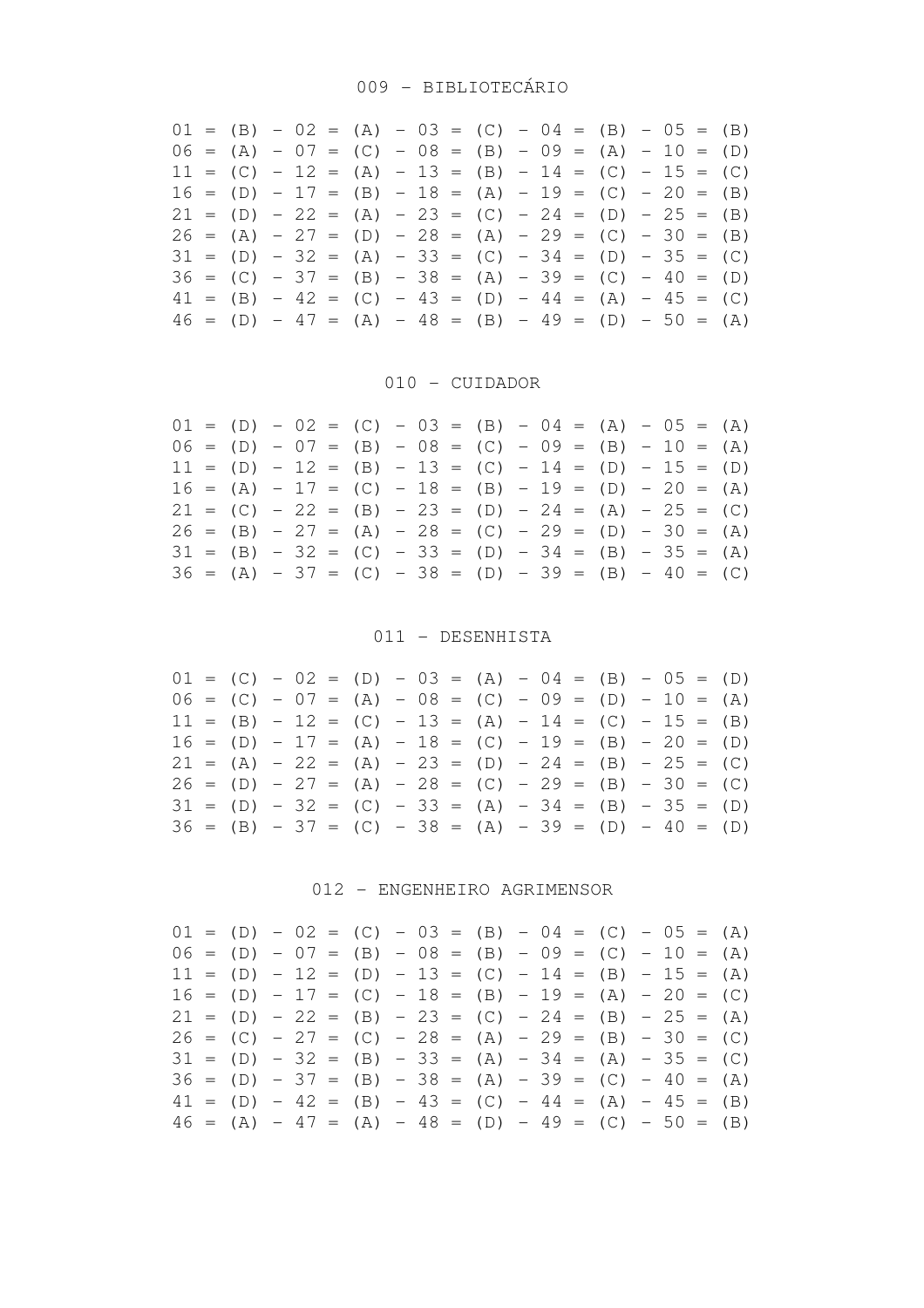### 013 - GUARDA CIVIL MUNICIPAL (FEMININO)

|  |  |  | $01 = (C) - 02 = (D) - 03 = (A) - 04 = (B) - 05 = (C)$ |  |  |  |  |  |  |
|--|--|--|--------------------------------------------------------|--|--|--|--|--|--|
|  |  |  | $06 = (A) - 07 = (C) - 08 = (B) - 09 = (B) - 10 = (D)$ |  |  |  |  |  |  |
|  |  |  | $11 = (A) - 12 = (C) - 13 = (B) - 14 = (D) - 15 = (A)$ |  |  |  |  |  |  |
|  |  |  | $16 = (C) - 17 = (B) - 18 = (B) - 19 = (D) - 20 = (C)$ |  |  |  |  |  |  |
|  |  |  | $21 = (A) - 22 = (D) - 23 = (D) - 24 = (B) - 25 = (A)$ |  |  |  |  |  |  |
|  |  |  | $26 = (C) - 27 = (D) - 28 = (B) - 29 = (A) - 30 = (C)$ |  |  |  |  |  |  |
|  |  |  | $31 = (D) - 32 = (A) - 33 = (C) - 34 = (B) - 35 = (C)$ |  |  |  |  |  |  |
|  |  |  | $36 = (B) - 37 = (A) - 38 = (D) - 39 = (C) - 40 = (D)$ |  |  |  |  |  |  |

### 014 - GUARDA CIVIL MUNICIPAL (MASCULINO)

|  |  |  |  |  |  |  | $01 = (C) - 02 = (D) - 03 = (A) - 04 = (B) - 05 = (C)$ |  |  |
|--|--|--|--|--|--|--|--------------------------------------------------------|--|--|
|  |  |  |  |  |  |  | $06 = (A) - 07 = (C) - 08 = (B) - 09 = (B) - 10 = (D)$ |  |  |
|  |  |  |  |  |  |  | $11 = (A) - 12 = (C) - 13 = (B) - 14 = (D) - 15 = (A)$ |  |  |
|  |  |  |  |  |  |  | $16 = (C) - 17 = (B) - 18 = (B) - 19 = (D) - 20 = (C)$ |  |  |
|  |  |  |  |  |  |  | $21 = (A) - 22 = (D) - 23 = (D) - 24 = (B) - 25 = (A)$ |  |  |
|  |  |  |  |  |  |  | $26 = (C) - 27 = (D) - 28 = (B) - 29 = (A) - 30 = (C)$ |  |  |
|  |  |  |  |  |  |  | $31 = (D) - 32 = (A) - 33 = (C) - 34 = (B) - 35 = (C)$ |  |  |
|  |  |  |  |  |  |  | $36 = (B) - 37 = (A) - 38 = (D) - 39 = (C) - 40 = (D)$ |  |  |

### 015 - INSPETOR DE ALUNOS

|  |  |  | $01 = (B) - 02 = (C) - 03 = (D) - 04 = (C) - 05 = (A)$ |  |                     |  |  |  |  |
|--|--|--|--------------------------------------------------------|--|---------------------|--|--|--|--|
|  |  |  | $06 = (B) - 07 = (D) - 08 = (A) - 09 = (A) - 10 = (C)$ |  |                     |  |  |  |  |
|  |  |  | $11 = (B) - 12 = (D) - 13 = (C) - 14 = (A) - 15 = (B)$ |  |                     |  |  |  |  |
|  |  |  | $16 = (D) - 17 = (C) - 18 = (C) - 19 = (A) - 20 = (D)$ |  |                     |  |  |  |  |
|  |  |  | $21 = (C) - 22 = (B) - 23 = (B) - 24 = (D) - 25 = (C)$ |  |                     |  |  |  |  |
|  |  |  | $26 = (A) - 27 = (B) - 28 = (D) - 29 = (C) - 30 = (A)$ |  |                     |  |  |  |  |
|  |  |  | $31 = (B) - 32 = (X) - 33 = (D) - 34 = (A) - 35 = (B)$ |  |                     |  |  |  |  |
|  |  |  | $36 = (C) - 37 = (D) - 38 = (A) - 39 = (B) - 40 = (A)$ |  |                     |  |  |  |  |
|  |  |  |                                                        |  | (X) QUESTÃO ANULADA |  |  |  |  |

## 016 - MÉDICO CLÍNICO

|  |  |  |  |  |  |  | $01 = (C) - 02 = (B) - 03 = (D) - 04 = (A) - 05 = (C)$ |  |  |
|--|--|--|--|--|--|--|--------------------------------------------------------|--|--|
|  |  |  |  |  |  |  | $06 = (B) - 07 = (D) - 08 = (D) - 09 = (A) - 10 = (C)$ |  |  |
|  |  |  |  |  |  |  | $11 = (B) - 12 = (B) - 13 = (D) - 14 = (C) - 15 = (B)$ |  |  |
|  |  |  |  |  |  |  | $16 = (A) - 17 = (D) - 18 = (C) - 19 = (B) - 20 = (A)$ |  |  |
|  |  |  |  |  |  |  | $21 = (C) - 22 = (D) - 23 = (A) - 24 = (C) - 25 = (B)$ |  |  |
|  |  |  |  |  |  |  | $26 = (D) - 27 = (A) - 28 = (C) - 29 = (D) - 30 = (B)$ |  |  |
|  |  |  |  |  |  |  | $31 = (A) - 32 = (C) - 33 = (B) - 34 = (B) - 35 = (D)$ |  |  |
|  |  |  |  |  |  |  | $36 = (C) - 37 = (A) - 38 = (B) - 39 = (D) - 40 = (C)$ |  |  |
|  |  |  |  |  |  |  | $41 = (A) - 42 = (B) - 43 = (D) - 44 = (C) - 45 = (A)$ |  |  |
|  |  |  |  |  |  |  | $46 = (B) - 47 = (B) - 48 = (C) - 49 = (D) - 50 = (A)$ |  |  |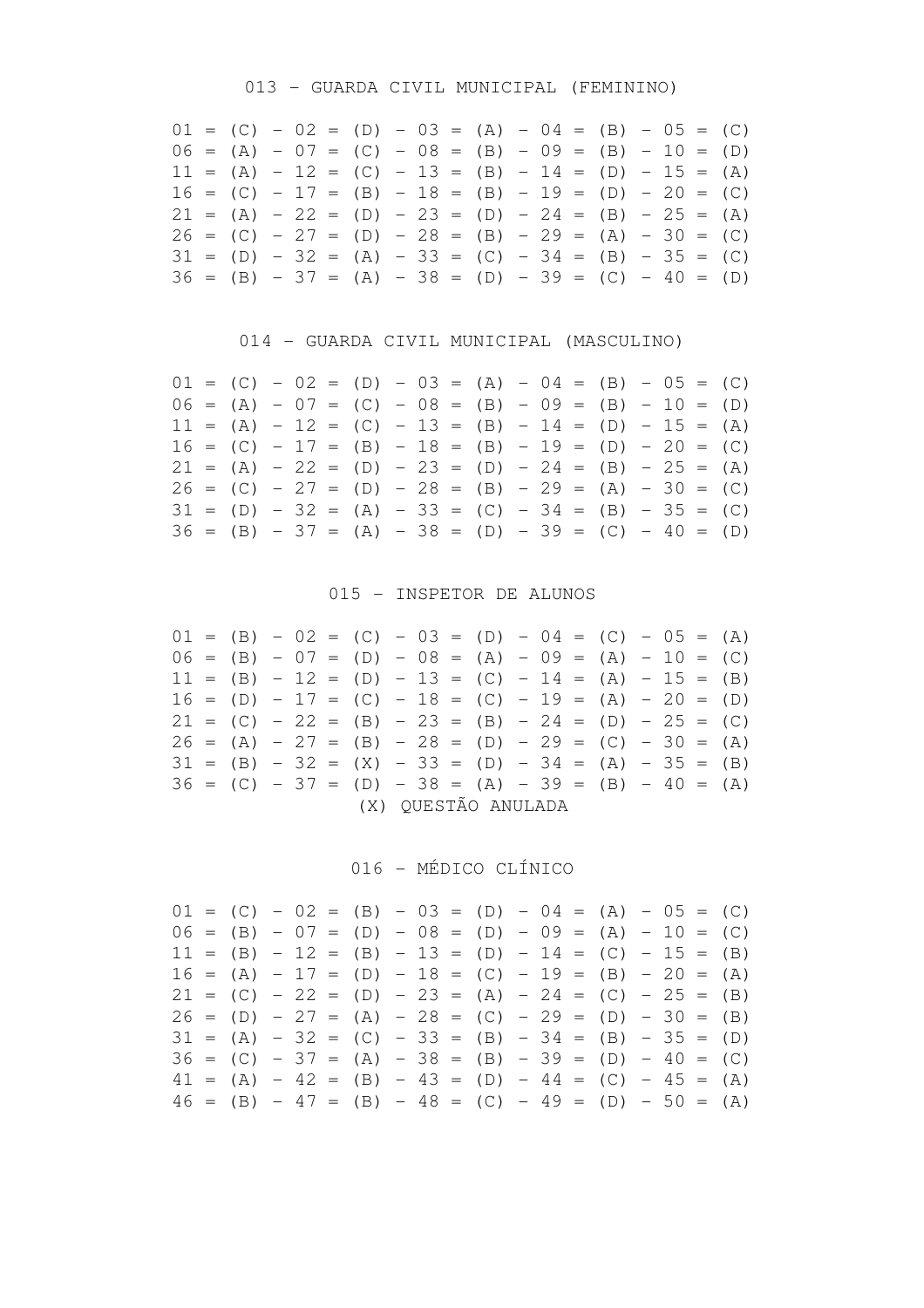|  |  |  | $01 = (B) - 02 = (D) - 03 = (C) - 04 = (A) - 05 = (B)$ |  |  |  |  |  |  |
|--|--|--|--------------------------------------------------------|--|--|--|--|--|--|
|  |  |  | $06 = (D) - 07 = (C) - 08 = (B) - 09 = (D) - 10 = (A)$ |  |  |  |  |  |  |
|  |  |  | $11 = (A) - 12 = (C) - 13 = (B) - 14 = (A) - 15 = (D)$ |  |  |  |  |  |  |
|  |  |  | $16 = (B) - 17 = (C) - 18 = (C) - 19 = (B) - 20 = (C)$ |  |  |  |  |  |  |
|  |  |  | $21 = (D) - 22 = (B) - 23 = (B) - 24 = (A) - 25 = (C)$ |  |  |  |  |  |  |
|  |  |  | $26 = (D) - 27 = (B) - 28 = (A) - 29 = (A) - 30 = (D)$ |  |  |  |  |  |  |
|  |  |  | $31 = (C) - 32 = (A) - 33 = (B) - 34 = (D) - 35 = (C)$ |  |  |  |  |  |  |
|  |  |  | $36 = (C) - 37 = (A) - 38 = (B) - 39 = (D) - 40 = (C)$ |  |  |  |  |  |  |
|  |  |  | $41 = (A) - 42 = (D) - 43 = (B) - 44 = (A) - 45 = (D)$ |  |  |  |  |  |  |
|  |  |  | $46 = (B) - 47 = (C) - 48 = (A) - 49 = (D) - 50 = (D)$ |  |  |  |  |  |  |

### 019 - PEDREIRO

|  |  |  |  |  |  |  |  | $01 = (C) - 02 = (D) - 03 = (B) - 04 = (A) - 05 = (B)$ |  |
|--|--|--|--|--|--|--|--|--------------------------------------------------------|--|
|  |  |  |  |  |  |  |  | $06 = (C) - 07 = (D) - 08 = (A) - 09 = (C) - 10 = (B)$ |  |
|  |  |  |  |  |  |  |  | $11 = (D) - 12 = (A) - 13 = (C) - 14 = (B) - 15 = (D)$ |  |
|  |  |  |  |  |  |  |  | $16 = (A) - 17 = (C) - 18 = (B) - 19 = (D) - 20 = (C)$ |  |
|  |  |  |  |  |  |  |  | $21 = (D) - 22 = (B) - 23 = (B) - 24 = (D) - 25 = (A)$ |  |

### 020 - PROCURADOR JURÍDICO

|  |  |  |  |  |  |  | $01 = (D) - 02 = (B) - 03 = (C) - 04 = (D) - 05 = (A)$ |  |  |
|--|--|--|--|--|--|--|--------------------------------------------------------|--|--|
|  |  |  |  |  |  |  | $06 = (B) - 07 = (C) - 08 = (B) - 09 = (A) - 10 = (D)$ |  |  |
|  |  |  |  |  |  |  | $11 = (C) - 12 = (B) - 13 = (C) - 14 = (D) - 15 = (A)$ |  |  |
|  |  |  |  |  |  |  | $16 = (C) - 17 = (B) - 18 = (D) - 19 = (A) - 20 = (A)$ |  |  |
|  |  |  |  |  |  |  | $21 = (B) - 22 = (C) - 23 = (C) - 24 = (D) - 25 = (B)$ |  |  |
|  |  |  |  |  |  |  | $26 = (A) - 27 = (D) - 28 = (B) - 29 = (C) - 30 = (A)$ |  |  |
|  |  |  |  |  |  |  | $31 = (B) - 32 = (D) - 33 = (C) - 34 = (A) - 35 = (B)$ |  |  |
|  |  |  |  |  |  |  | $36 = (D) - 37 = (A) - 38 = (C) - 39 = (B) - 40 = (B)$ |  |  |
|  |  |  |  |  |  |  | $41 = (A) - 42 = (C) - 43 = (D) - 44 = (B) - 45 = (A)$ |  |  |
|  |  |  |  |  |  |  | $46 = (B) - 47 = (C) - 48 = (D) - 49 = (B) - 50 = (A)$ |  |  |

021 - PROFESSOR DE EDUCAÇÃO BÁSICA (ED. ESPECIAL)

|  |  |  |  |  |  |  | $01 = (B) - 02 = (A) - 03 = (C) - 04 = (D) - 05 = (B)$ |  |  |
|--|--|--|--|--|--|--|--------------------------------------------------------|--|--|
|  |  |  |  |  |  |  | $06 = (A) - 07 = (C) - 08 = (C) - 09 = (B) - 10 = (D)$ |  |  |
|  |  |  |  |  |  |  | $11 = (A) - 12 = (A) - 13 = (B) - 14 = (C) - 15 = (D)$ |  |  |
|  |  |  |  |  |  |  | $16 = (C) - 17 = (B) - 18 = (A) - 19 = (D) - 20 = (B)$ |  |  |
|  |  |  |  |  |  |  | $21 = (C) - 22 = (A) - 23 = (B) - 24 = (A) - 25 = (D)$ |  |  |
|  |  |  |  |  |  |  | $26 = (B) - 27 = (C) - 28 = (D) - 29 = (A) - 30 = (B)$ |  |  |
|  |  |  |  |  |  |  | $31 = (C) - 32 = (A) - 33 = (D) - 34 = (D) - 35 = (B)$ |  |  |
|  |  |  |  |  |  |  | $36 = (A) - 37 = (C) - 38 = (D) - 39 = (A) - 40 = (D)$ |  |  |
|  |  |  |  |  |  |  | $41 = (B) - 42 = (C) - 43 = (A) - 44 = (B) - 45 = (D)$ |  |  |
|  |  |  |  |  |  |  | $46 = (C) - 47 = (C) - 48 = (B) - 49 = (A) - 50 = (D)$ |  |  |
|  |  |  |  |  |  |  |                                                        |  |  |

022 - PROFESSOR DE EDUCAÇÃO BÁSICA (ENS. FUNDAMENTAL)

|  |  |  |  |  |  |  | $01 = (D) - 02 = (B) - 03 = (C) - 04 = (A) - 05 = (D)$ |  |  |
|--|--|--|--|--|--|--|--------------------------------------------------------|--|--|
|  |  |  |  |  |  |  | $06 = (C) - 07 = (B) - 08 = (D) - 09 = (D) - 10 = (A)$ |  |  |
|  |  |  |  |  |  |  | $11 = (C) - 12 = (B) - 13 = (A) - 14 = (C) - 15 = (D)$ |  |  |
|  |  |  |  |  |  |  | $16 = (B) - 17 = (A) - 18 = (A) - 19 = (C) - 20 = (C)$ |  |  |
|  |  |  |  |  |  |  | $21 = (B) - 22 = (C) - 23 = (C) - 24 = (A) - 25 = (D)$ |  |  |
|  |  |  |  |  |  |  | $26 = (B) - 27 = (C) - 28 = (A) - 29 = (B) - 30 = (D)$ |  |  |
|  |  |  |  |  |  |  | $31 = (C) - 32 = (D) - 33 = (B) - 34 = (D) - 35 = (A)$ |  |  |